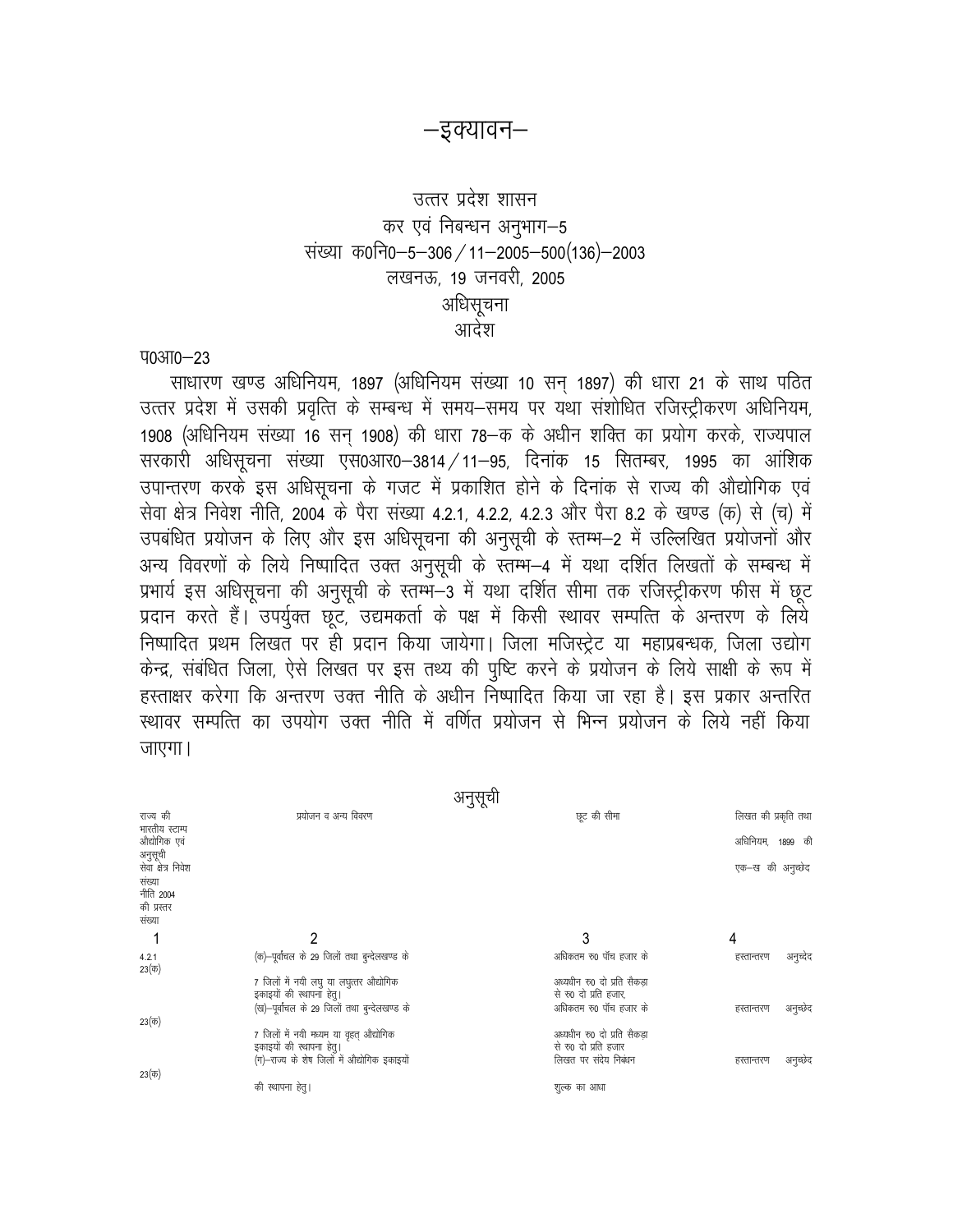| 4.2.2<br>$23($ क)      | अवस्थापना सुविधाओं के विकास अर्थात औद्योगिक                                                                                                                                                                                                              | अधिकतम रु0 पॉच हजार से                             | अनुच्छेद<br>हस्तान्तरण |
|------------------------|----------------------------------------------------------------------------------------------------------------------------------------------------------------------------------------------------------------------------------------------------------|----------------------------------------------------|------------------------|
|                        | आस्थानों की स्थापना, सड़कों, पुलों, ओवरब्रिज,<br>थोक बाजारों, ट्रांसशिपमेन्ट केन्द्रों, एकीकृत<br>ट्रान्सपोर्ट व व्यवसायिक केन्द्रों, कन्टेनर डिपो,<br>विद्युत आपूर्ति, जलापूर्ति, जल निकासी, प्रदर्शनी<br>केन्द्रों, वेयर हाउस हेतु भूमि का हस्तान्तरण। | अध्यधीन रु0 दो प्रति सैकडा<br>से रु0 दो प्रति हजार |                        |
| 4.23<br>$23($ क)       | सूचना प्रौद्योगिक, जैव प्रौद्योगिकी, बिजनेस प्रोसेस                                                                                                                                                                                                      | अधिकतम रु0 पांच हजार के                            | हस्तान्तरण<br>अनुच्छेद |
| 35                     | आउटसोर्सिंग इकाइयों, कॉल केन्द्रों, कृषि                                                                                                                                                                                                                 | अध्यधीन रु0 दो प्रति सैकडा                         | तथा पट्टा अनुच्छेद     |
| 8.2(क)<br>$23($ क)     | प्रसंस्करण इकाइयों की स्थापना हेतु।<br>न्यूनतम 100 बिस्तरों की स्थापित क्षमता से युक्त                                                                                                                                                                   | से रु0 दो प्रति हजार<br>अधिकतम रु0 पांच हजार के    | अनुच्छेद<br>हस्तान्तरण |
|                        | और सुसंगत शासनादेश में यथाविहित चिकित्सा                                                                                                                                                                                                                 | अध्यधीन रु0 दो प्रति सैकडा                         | व पट्टा अनुच्छेद 35    |
|                        | और सुसंगत शासनादेश में यथाविहित चिकित्सा                                                                                                                                                                                                                 | अध्यधीन रु0 दो प्रति सैकडा                         | व पट्टा अनुच्छेद 35    |
|                        | प्रयोजन के लिये उल्लिखित क्षेत्रफल से अधिक                                                                                                                                                                                                               | से रु0 दो प्रति हजार                               |                        |
|                        | क्षेत्रफल से युक्त और सुसंगत श्वासनादेशों में यथा                                                                                                                                                                                                        |                                                    |                        |
|                        | उपबंधित ऐसी चिकित्सा सुविधाओं से युक्त बहुविध                                                                                                                                                                                                            |                                                    |                        |
|                        | सुविधा वाले चिकित्सालय के लिये स्थावर सम्पत्ति                                                                                                                                                                                                           |                                                    |                        |
|                        | का हस्तान्तरण,                                                                                                                                                                                                                                           |                                                    |                        |
| 8.2 $($ ख)<br>$23($ क) | सुसंगत शासनादेश में यथाउपबंधित चिकित्सा                                                                                                                                                                                                                  | अधिकतम रु0 पांच हजार से                            | अनुच्छेद<br>हस्तान्तरण |
|                        | सुविधाओं से युक्त अतिविशिष्टायुक्त चिकित्सालय                                                                                                                                                                                                            | अध्यधीन रु0 दो प्रति सैकडा                         | व पट्टा अनुच्छेद 35    |
|                        | के लिये स्थावर सम्पत्ति का हस्तान्तरण,                                                                                                                                                                                                                   | से रु0 दो प्रति हजार.                              |                        |
| 8.2 $(T)$              | न्यूनतम 50 बिस्तरों की स्थापित क्षमता से युक्त                                                                                                                                                                                                           | अधिकतम रु0 पांच हजार के                            | हस्तान्तरण अनुच्छेद 23 |
| (क)                    |                                                                                                                                                                                                                                                          |                                                    |                        |
|                        | और सुसंगत शासनादेश में यथाउपबंधित चिकित्सा                                                                                                                                                                                                               | अध्यधीन रु0 दो प्रति सैकडा                         | व पट्टा अनुच्छेद 35    |
|                        | सुविधाओं से युक्त विकास खण्ड मुख्यालय (जो                                                                                                                                                                                                                | से रु0 दो प्रति हजार                               |                        |
|                        | जिला व तहसील मुख्यालय से भिन्न हो) पर                                                                                                                                                                                                                    |                                                    |                        |
|                        | स्थापित चिकित्सालय के लिये स्थावर सम्पत्ति                                                                                                                                                                                                               |                                                    |                        |
|                        | का हस्तान्तरण।                                                                                                                                                                                                                                           |                                                    |                        |
| 8.2 $($ घ)<br>(क)      | न्यूनतम 30 बिस्तरों की स्थापित क्षमता से युक्त                                                                                                                                                                                                           | अधिकतम रु0 पांच हजार के                            | हस्तान्तरण अनुच्छेद 23 |
|                        | और सुसंगत शासनादेश में यथाउपबंधित चिकित्सा                                                                                                                                                                                                               | अध्यधीन रु0 दो प्रति सैकडा                         | व पट्टा अनुच्छेद 35    |
|                        | सुविधाओं से युक्त (विकास खण्ड मुख्यालय से                                                                                                                                                                                                                | से रु0 दो प्रति हजार                               |                        |
|                        | भिन्न) किसी ग्राम में स्थापित चिकित्सालय के                                                                                                                                                                                                              |                                                    |                        |
|                        | लिये स्थावर सम्पत्ति का हस्तान्तरण।                                                                                                                                                                                                                      |                                                    |                        |
| 8.2(ड)<br>23(क)        | विकास खण्ड मुख्यालय (जो जिला मुख्यालय से                                                                                                                                                                                                                 | अधिकतम रु0 पांच हजार के                            | अनुच्छेद<br>हस्तान्तरण |
|                        | भिन्न हो) पर स्थापित ऐसे तकनीकी या सूचना                                                                                                                                                                                                                 | अध्यधीन रु0 दो प्रति सैकडा                         | व पट्टा अनुच्छेद 35    |
|                        | प्रौद्योगिकी प्रशिक्षण संस्थान, जिनमें न्यूनतम 75                                                                                                                                                                                                        | से रु0 दो प्रति हजार                               |                        |
|                        | छात्र, प्रशिक्षु हों और जिसमें चलाया जा रहा                                                                                                                                                                                                              |                                                    |                        |
|                        | पाठ्यक्रम राज्य सरकार द्वारा अनुमोदित हो,                                                                                                                                                                                                                |                                                    |                        |
|                        | के लिये स्थावर सम्पत्ति का हस्तानतरण                                                                                                                                                                                                                     |                                                    |                        |
| 8.2(च)                 | ऐसे चिकित्सा व दन्त महाविद्यालय या अन्य                                                                                                                                                                                                                  | अधिकतम रु0 पांच हजार के                            | अनुच्देद<br>हस्तान्तरण |
| $23(\overline{q})$     |                                                                                                                                                                                                                                                          |                                                    |                        |
|                        | शिक्षण संस्था, मल्टीप्लेक्स सिनेमा घर, शापिंग                                                                                                                                                                                                            | अध्यधीन रु0 दो प्रति सैकडा                         | व पट्टा अनुच्छेद 35    |
|                        | माल्स व मनोरंजन केन्द्र जिनमें निर्माण व मशीनरी                                                                                                                                                                                                          | से रु0 दो प्रति हजार                               |                        |
|                        | का लागत दस करोड रुपसे से कम न हो तथा                                                                                                                                                                                                                     |                                                    |                        |
|                        | जिनमें चिकित्सा अनुभाग-1, उत्तर प्रदेश                                                                                                                                                                                                                   |                                                    |                        |
|                        | सरकार द्वारा जारी शासनादेश संख्या 845 /                                                                                                                                                                                                                  |                                                    |                        |
|                        | 5-1-04(28)-2002, दिनांक 27 फरवरी,                                                                                                                                                                                                                        |                                                    |                        |
|                        |                                                                                                                                                                                                                                                          |                                                    |                        |

2004 तथा संबंद्दित सरकारी विभागों द्वारा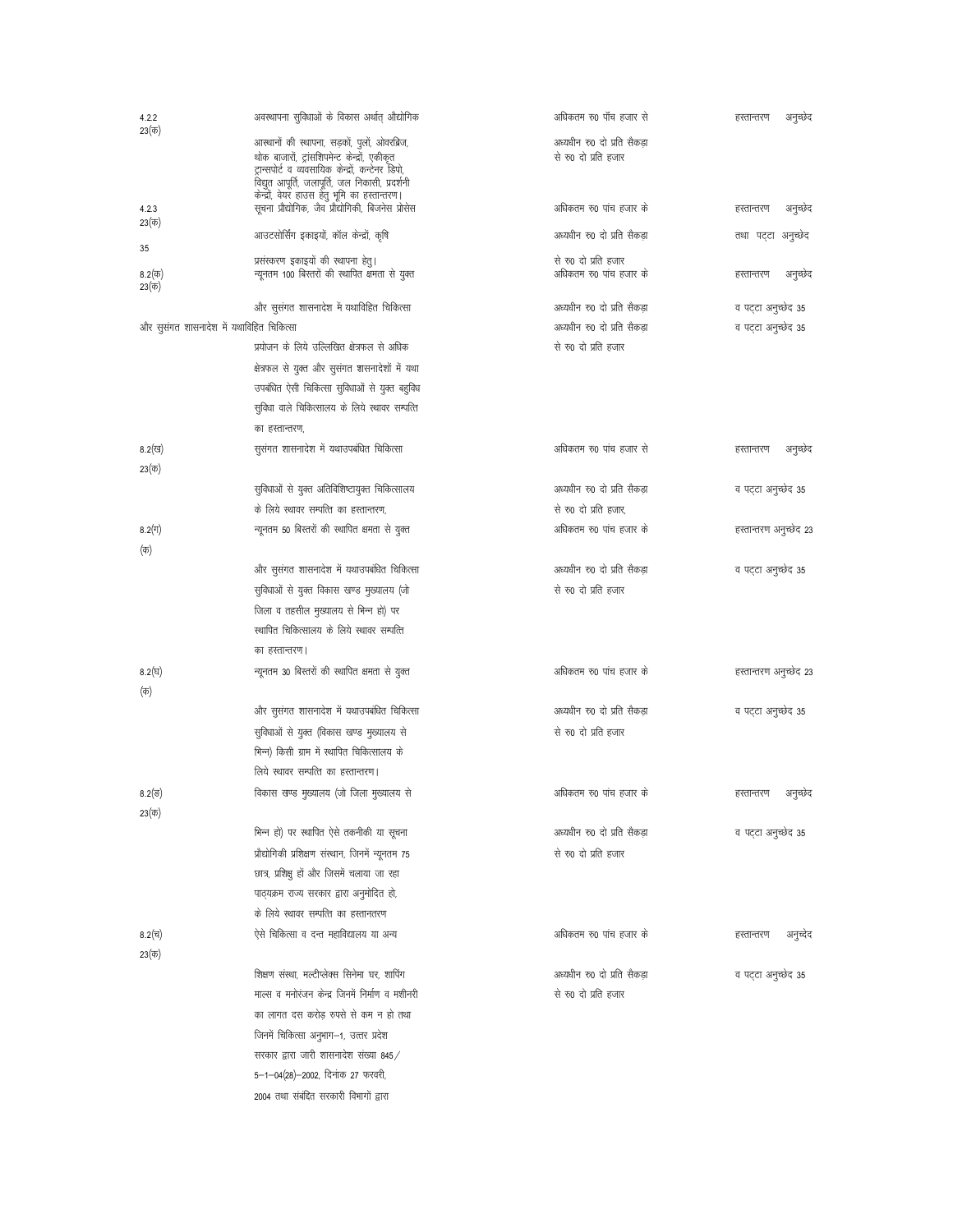समय-समय पर जारी सूसंगत शासनादेशों में यथाउपबंधित सुविधायें उपलब्ध हों तथा शर्तें पूरी करती हों, के लिये स्थावर सम्पत्ति का

## स्पष्टीकरण-इस अधिसूचना के प्रयोजनार्थ:-

सिद्धार्थनगर, गोरखपुर, महाराजगंज, देवरिया, कुशीनगर, आजमगढ़, मऊ, बलिया, वाराणसी, गाजीपुर, जौनपुर, मिर्जापुर, सोनभद्र, सन्त रविदास नगर, इलाहाबाद, फतेहपुर, प्रतापगढ़, बलरामपुर, चन्दौली, श्रावस्ती, कौशाम्बी, अम्बेडकर नगर, सन्त कबीर नगर, राजस्व जिले सम्मिलित होंगे।

(ख)-बुन्देलखण्ड के 7 जिलों में झॉसी, जालौन, ललितपुर, बॉदा, महोबा, हमीरपुर, चित्रकूट के राजस्व जिले सम्मिलित होंगे।

(ग)-राज्य के अवशेष जिलों का तात्पर्य उन जिलों से है जिनका उल्लेख उपरोक्त खण्ड (क) व (ख) में नहीं है।

> आज्ञा से. ह0अस्पष्ट बचित्तर सिंह, सचिव ।

The Governor is pleased to order the publication of the following English translation of the Government notification no. K.N. 5-306/XI-2005-500(136)-2003, dated January 19, 2005 for general information:

## No. K.N.5-306/X1-2005-500(136)-2003 **Lucknow, Dated January 19, 2005**

# **Notification**

In exercise of the powers under section 78-A of the Registration Act. 1908 (Act no. 16 of 1908) as amended from time to time in its application to Uttar Pradesh read with section 21 of the General Clauses Act, 1897 (Act no. 10 of 1897), the Governor in partial modificatoin of Government notification no. SR-3814/11-95, dated September 15, 1995 is pleased to remit with effect from the date of its publication of this notification in the Gazette, the registration fees to the extent as shown in column-3 of Schedule to this notification, Chargeable in respect of the instruments as shown in column-4 of the said Schedule executed for the purpose provided in paragraph number 4.2.1, 4.2.2, 4.2.3 and clauses (a) to (f) of paragraph 8.2 of the Industrial and Service Sector Investment Policy, 2004 of the State and for purposes and other details mentioned in Column-2 of the said Schedule. The above exemption shall be granted only on the first instrument executed for the transfer of an immovable property in favour of the entrepreneur. The District Magistrate or General Manager, District Industries Centre of the concerned district shall sign such instruments as a witness for the purpose of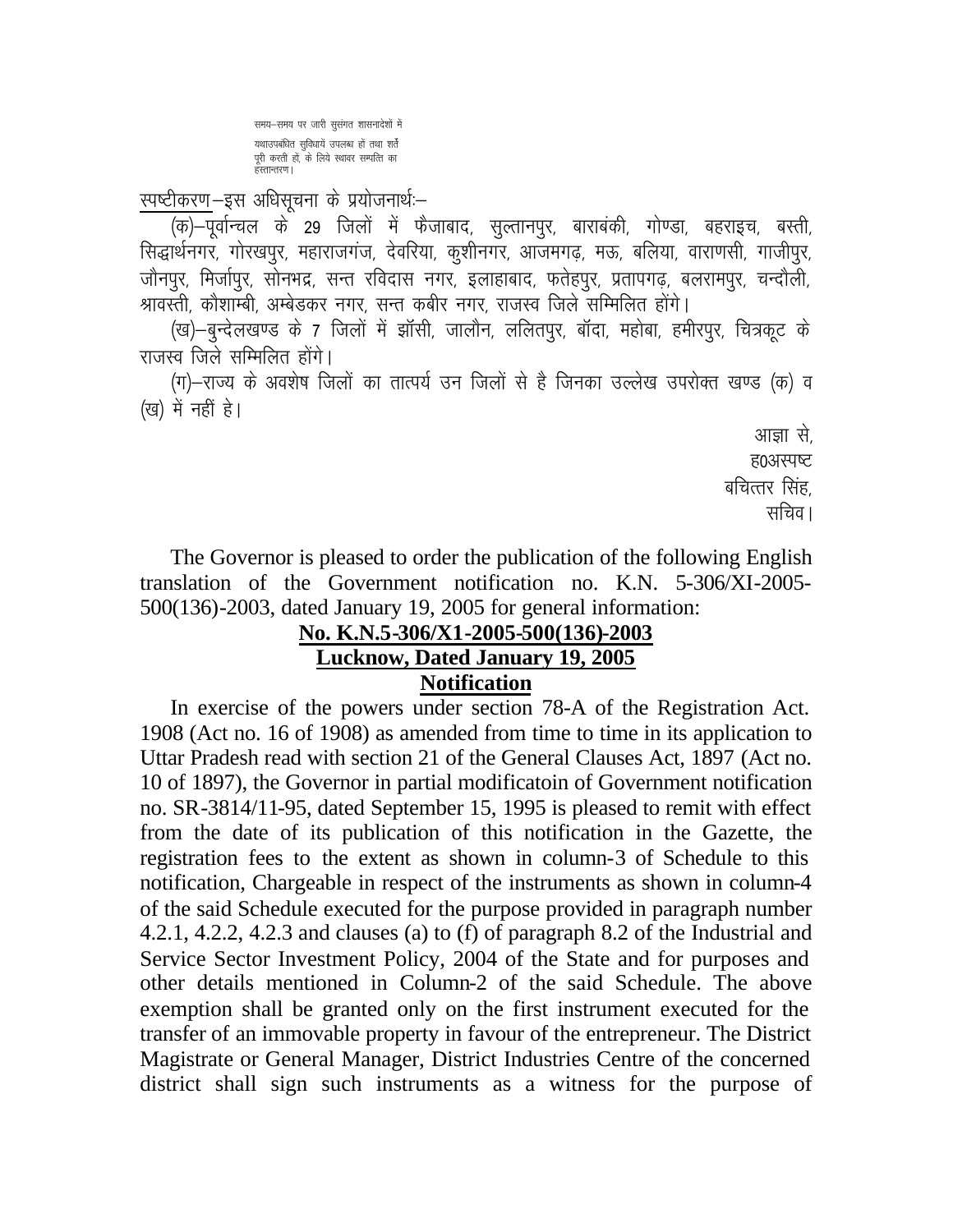confirming the fact that the transfer is being executed for the purpose of the said policy. The immovable property so transferred shall not be used for a purpose other than the purpose described in the said policy.

| Paragraph<br>number of<br>the Industrial<br>and Service<br>Sector<br>Investment<br>Policy, 2004<br>of the State | Purpose and other details<br>Extent of remission | Nature of instruments and<br>Article number of Schedule<br>I-B of Indian Stamp Act, 1899 |              |
|-----------------------------------------------------------------------------------------------------------------|--------------------------------------------------|------------------------------------------------------------------------------------------|--------------|
| 1                                                                                                               | $\overline{c}$                                   | 3<br>4                                                                                   |              |
| 4.2.1<br>Article $23(a)$                                                                                        | (a) For setting up of new small scale            | From rupees 2 per one                                                                    | Conveyance   |
|                                                                                                                 | or Tiny industrial units in 29 districts         | hundred to rupees 2 per                                                                  |              |
|                                                                                                                 | of Purvanchal and in 7 districts of              | thousand subject to a                                                                    |              |
|                                                                                                                 | Bundelkband.                                     | maximum of rupees 5000.                                                                  |              |
|                                                                                                                 | (b) For setting up of new Medium or              | From rupees 2 per one                                                                    | Conveyance   |
| Article $23(a)$                                                                                                 |                                                  |                                                                                          |              |
|                                                                                                                 | large industrial units in 29 districts           | hundred to rupees 2 per                                                                  |              |
|                                                                                                                 | of Purvanchal and in 7 districts of              | thousand subject to a                                                                    |              |
|                                                                                                                 | Bundelkhand.                                     | maximum of rupees 5000.                                                                  |              |
|                                                                                                                 | (c) For selling up of industrial units in        | Half of the registration                                                                 | Conveyance   |
| Article $23(a)$                                                                                                 |                                                  |                                                                                          |              |
|                                                                                                                 | rest of the districts of the State.              | fees payable on the                                                                      |              |
|                                                                                                                 |                                                  | instrument                                                                               |              |
| 4.2.2<br>Article $23(a)$                                                                                        | Transfer of land for development of              | From rupees 2 per one                                                                    | Conveyance   |
|                                                                                                                 | infrastructure facilities viz., for              | hundred to rupees 2 per                                                                  |              |
|                                                                                                                 | establishing Industrial estates, roads,          | thousand subject to a                                                                    |              |
|                                                                                                                 | bridges, overbridge, wholesale market,           | maximum of rupees 5000.                                                                  |              |
|                                                                                                                 | Transhipment Centre, Integrated                  |                                                                                          |              |
|                                                                                                                 | Transport and Commercial Centre,                 |                                                                                          |              |
|                                                                                                                 | Container Depot. Electricity Supply,             |                                                                                          |              |
|                                                                                                                 | Water Supply, Water drainage,                    |                                                                                          |              |
|                                                                                                                 | Exhibition Centre, Warehouse.                    |                                                                                          |              |
| 4.2.3                                                                                                           | <b>Establishment of Information</b>              | From rupees 2 per one                                                                    | Conveyance   |
| Article $23(a)$                                                                                                 |                                                  |                                                                                          |              |
|                                                                                                                 | Technology, Bio-technology, Business             | hundred to rupees 2 per                                                                  | and<br>Lease |
| Article 35                                                                                                      |                                                  |                                                                                          |              |
|                                                                                                                 | -Process Outsourcing units, Call                 | thousand subject to a                                                                    |              |
|                                                                                                                 | Centres, Agro-Processing units.                  | maximum of rupees 5000.                                                                  |              |
| 8.2(a)                                                                                                          | Transfer of immovable property for such          | From rupees 2 per one                                                                    | Conveyance   |
| Article $23(a)$                                                                                                 |                                                  |                                                                                          |              |
| Article 35                                                                                                      | Multifacility Hospital having an                 | hundred to rupees 2 per                                                                  | and<br>Lease |
|                                                                                                                 | established capacity of minimum                  | thousand subject to a                                                                    |              |
|                                                                                                                 | 100 beds and having an area which                | maximum of rupees 5000.                                                                  |              |
|                                                                                                                 | is more than the area prescribed by              |                                                                                          |              |
|                                                                                                                 | the Government order for medical                 |                                                                                          |              |
|                                                                                                                 | purpose than prescribed in the relevant          |                                                                                          |              |
|                                                                                                                 | purpose than prescribed in the relevant          |                                                                                          |              |
|                                                                                                                 | Government order and having such                 |                                                                                          |              |

## **SCHEDULE**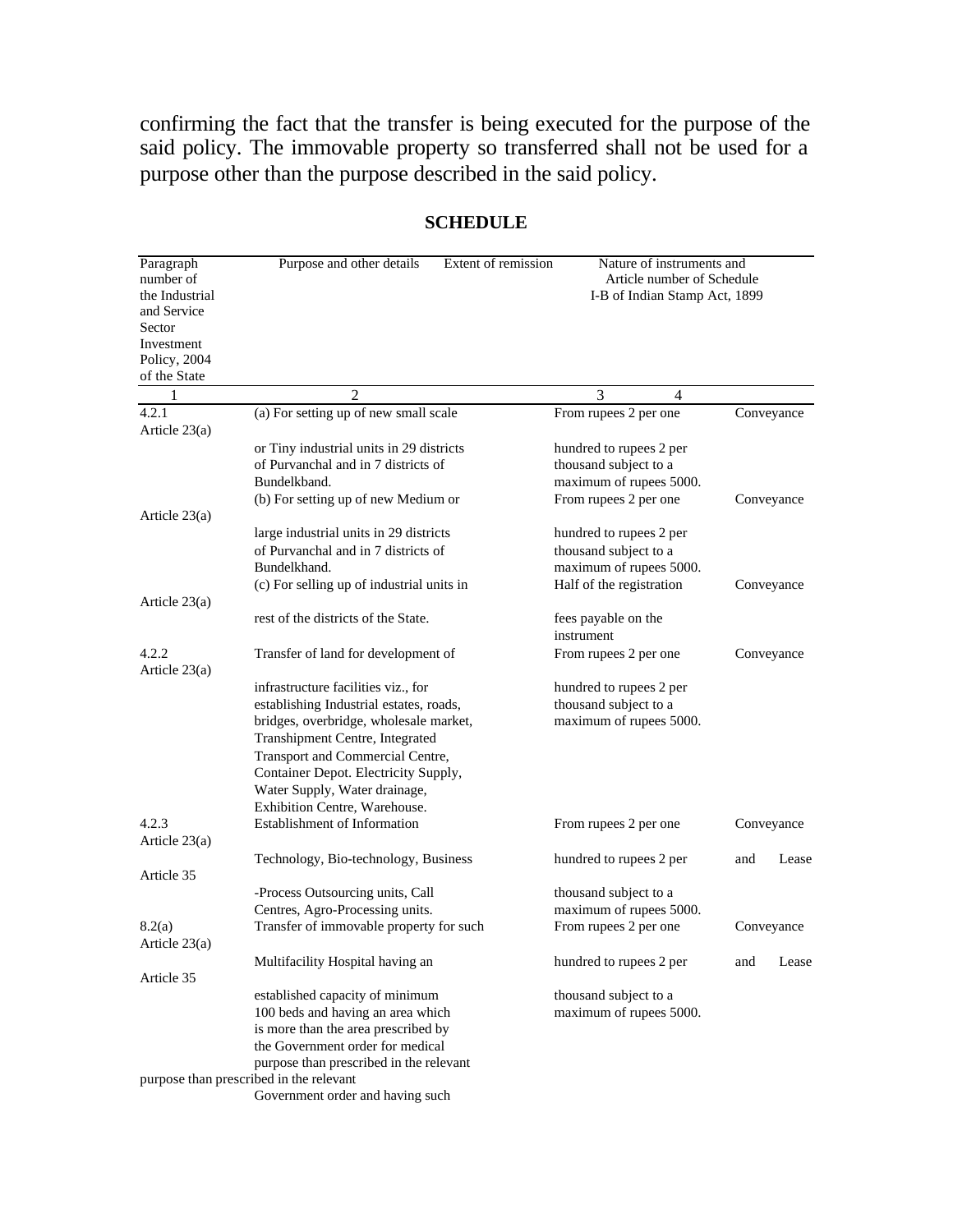|                         | medical facilities as provided in the                       |                                                  |     |            |
|-------------------------|-------------------------------------------------------------|--------------------------------------------------|-----|------------|
|                         | relevant Government order.                                  |                                                  |     |            |
| 8.2(b)<br>Article 23(a) | Transfer of immovable property for super-                   | From rupees 2 per one                            |     | Conveyance |
|                         | speciality Hospital having such medical                     | hundred to rupees 2 per                          | and | Lease      |
| Article 35              |                                                             |                                                  |     |            |
|                         | facilities as provided in the relevant<br>Government order. | thousand subject to a<br>maximum of rupees 5000. |     |            |
| 8.2(c)                  | Transfer of immovable property for                          | From rupees 2 per one                            |     | Conveyance |
| Article $23(a)$         |                                                             |                                                  |     |            |
|                         | Hospital established in a Block                             | hundred to rupees 2 per                          | and | Lease      |
| Article 35              |                                                             |                                                  |     |            |
|                         | Headquarter (which is different from a                      | thousand subject to a                            |     |            |
|                         | Tehsil and district Headquarter) having                     | maximum of rupees 5000.                          |     |            |
|                         | an established capacity of minimum                          |                                                  |     |            |
|                         | 50 beds and having such medical                             |                                                  |     |            |
|                         | facilities as provided in the relevant                      |                                                  |     |            |
|                         | Government order.                                           |                                                  |     |            |
| 8.2(d)                  | Transfer of immovable property for                          | From rupees 2 per one                            |     | Conveyance |
| Article 23(a)           |                                                             |                                                  |     |            |
|                         | Hospital established in a village                           | hundred to rupees 2 per                          | and | Lease      |
| Article 35              |                                                             |                                                  |     |            |
|                         | (which is different from a Block                            | thousand subject to a                            |     |            |
|                         | Headquarter) having an established                          | maximum of rupees 5000.                          |     |            |
|                         | capacity of minimum 30 beds and                             |                                                  |     |            |
|                         | having such medical facilities as                           |                                                  |     |            |
|                         | provided in the relevant Government order.                  |                                                  |     |            |
| 8.2(e)                  | Transfer of immovable property for a                        | From rupees 2 per one                            |     | Conveyance |
| Article $23(a)$         |                                                             |                                                  |     |            |
|                         | training institute for Technical or                         | hundred to rupees 2 per                          | and | Lease      |
| Article 35              |                                                             |                                                  |     |            |
|                         | Information Technology established                          | thousand subject to a                            |     |            |
|                         | in a Block Headquarter (which is                            | maximum of rupees 5000.                          |     |            |
|                         | different from a District Headquarter)                      |                                                  |     |            |
|                         | having a minimum of 75 students/                            |                                                  |     |            |
|                         | trainess and which is running on a                          |                                                  |     |            |
|                         | syllabus approved by the State                              |                                                  |     |            |
|                         | Government.                                                 |                                                  |     |            |
| 8.2(f)                  | Transfer of immovable property for Medical                  | From rupees 2 per one                            |     | Conveyance |
| Article 23(a)           |                                                             |                                                  |     |            |
|                         | or Dental College or other Educational                      | hundred to rupees 2 per                          | and | Lease      |
| Article 35              |                                                             |                                                  |     |            |
|                         | Institutions, Multiplex cinema hall,                        | thousand subject to a                            |     |            |
|                         | Shopping Malls, Entertainment Centres                       | maximum of rupees 5000.                          |     |            |
|                         | in which the cost of construction and                       |                                                  |     |            |
|                         | machinery is not less than rupees ten                       |                                                  |     |            |
|                         | crore and which have such facilities and                    |                                                  |     |            |
|                         | which fulfil the conditions as have been                    |                                                  |     |            |
|                         | provided in Government order no.                            |                                                  |     |            |
|                         | 845/5-1-04-(28)-2002, dated February                        |                                                  |     |            |
|                         | 27, 2004 issued by Medical Section-1                        |                                                  |     |            |
|                         | Government of Uttar Pradesh and other                       |                                                  |     |            |
|                         | relevant Government orders issued by                        |                                                  |     |            |
|                         | the related Government Departments                          |                                                  |     |            |
|                         | from time to time.                                          |                                                  |     |            |

**Explanation-**For the purposes of this notification-

(a) 29 districts of Purvanehal shall comprise of the revenue districts of Faizabad, Sultanpur, Barabanki, Gonda, Bahraich, Basti, Siddarthnagar,